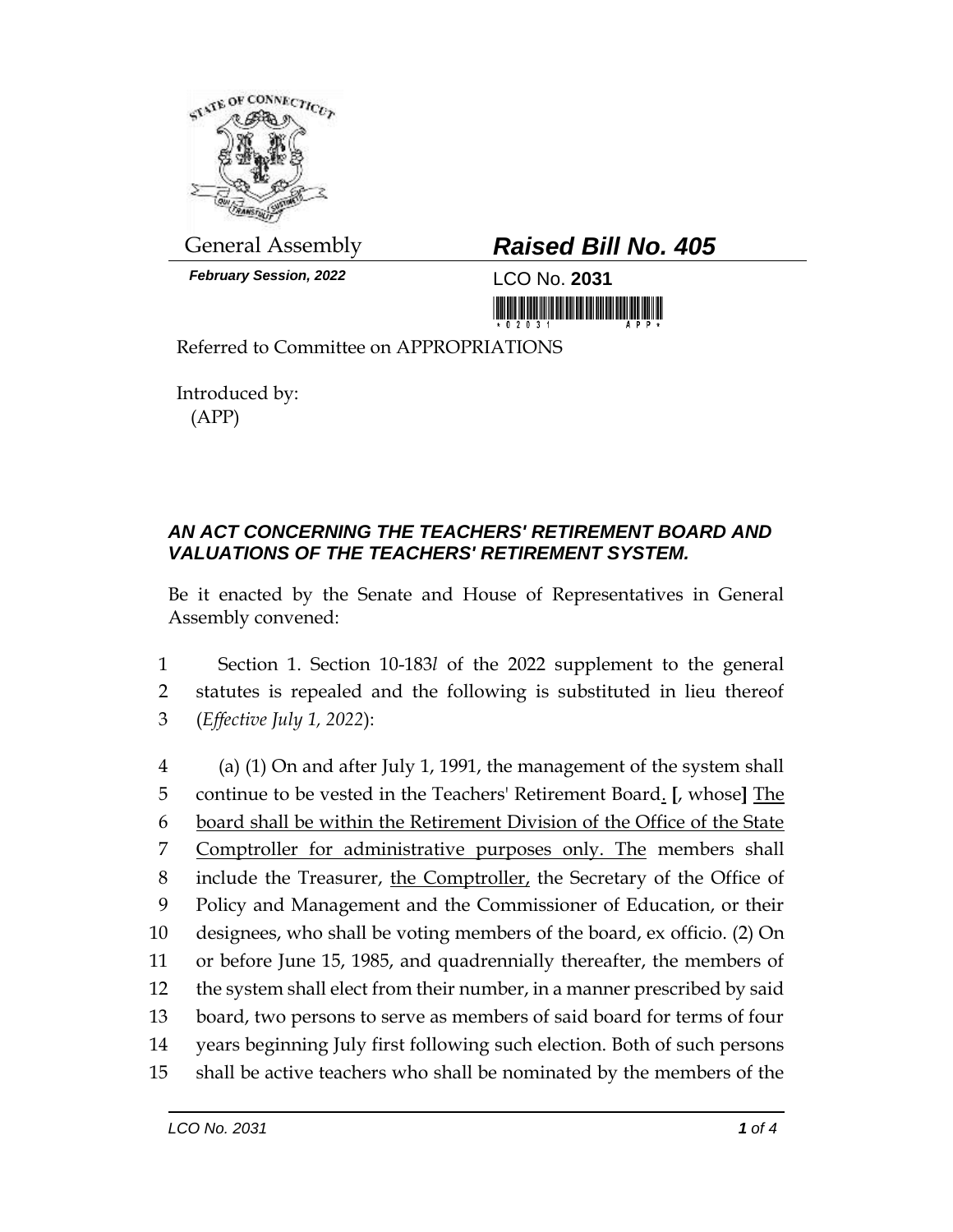system who are not retired and elected by all the members of the system. On or before July 1, 1991, and quadrennially thereafter, the members of the system shall elect from their number, in a manner prescribed by said board, three persons to serve as members of said board for terms of four years beginning July first following such election. Two of such persons 21 shall be retired teachers who shall be nominated by the retired members of the system and elected by all the members of the system and one shall be an active teacher who shall be nominated by the members of the system who are not retired and elected by all the members of the system. (3) On or before July 1, 2011, and quadrennially thereafter, the members 26 of the system shall elect from their number, in a manner prescribed by 27 said board, one person to serve as a member of said board for a term of 28 four years beginning July first following such election. Such person shall be an active teacher who shall be nominated by the members of the system who are not retired, elected by all the members of the system and a member of an exclusive representative of a teachers' bargaining unit that is not represented by the members of the board elected under subdivision (2) of this subsection. (4) If a vacancy occurs in the positions filled by the members of the system who are not retired, said board shall elect a member of the system who is not retired to fill the unexpired portion of the term. If a vacancy occurs in the positions filled by the retired members of the system, said board shall elect a retired member of the system to fill the unexpired portion of the term. The Governor shall appoint five public members to said board in accordance with the provisions of section 4-9a, one of whom shall be the mayor, first selectman or chief elected official of a municipality. On and after October 31, 2017, the Governor shall fill the next vacant position on the board that is appointed by the Governor with a person who is the mayor, first selectman or chief elected official of a municipality. The members of the board shall serve without compensation, but shall be reimbursed for any expenditures or loss of salary or wages which they incur through service on the board. A majority of the membership of the board shall constitute a quorum for the transaction of any business.

(b) In carrying out its duties, the board may employ a chief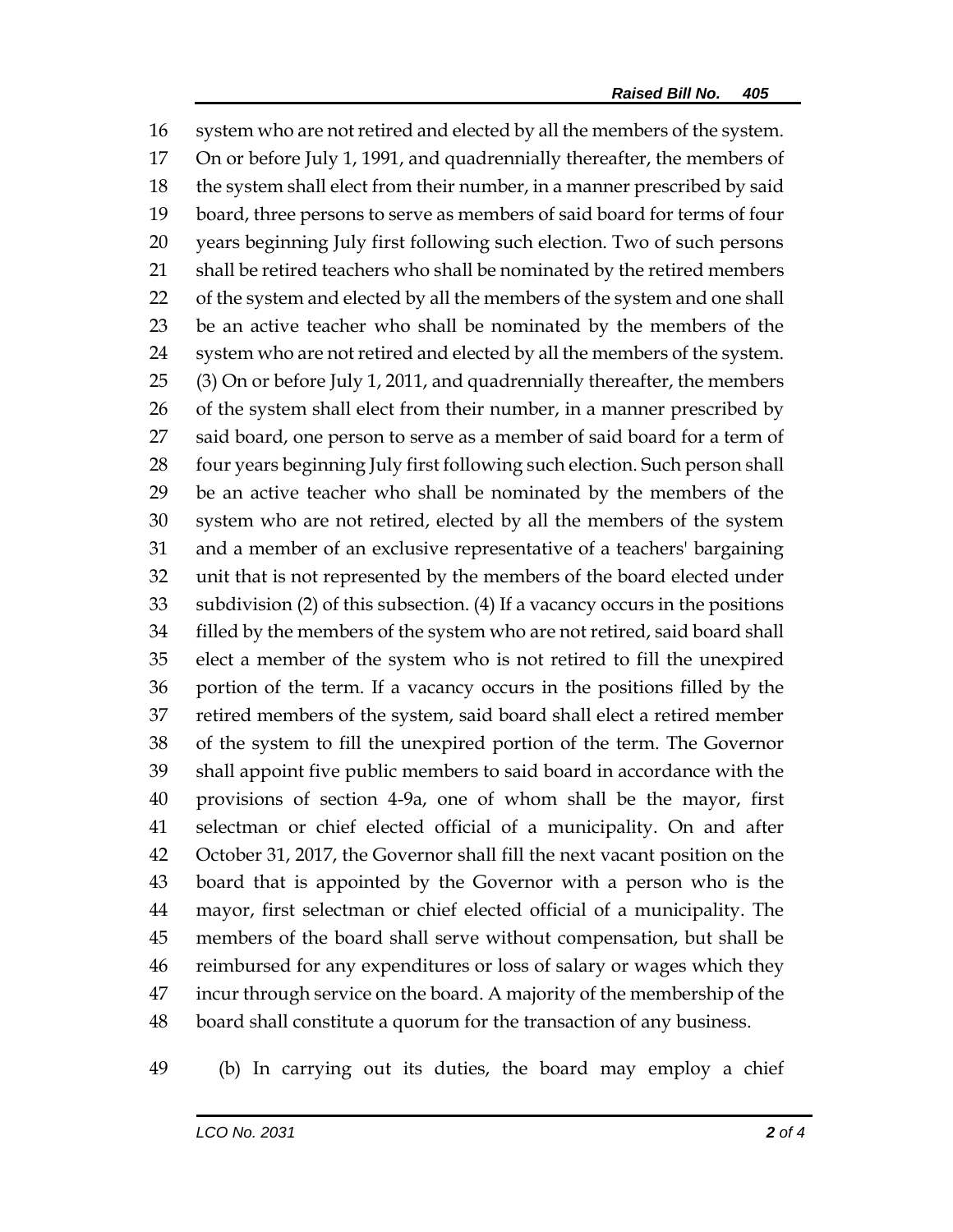administrator with a title established by the board, who shall also serve as secretary of the board, an administrative officer and such staff as may be necessary. Their salaries shall be paid by said board with the approval of the Secretary of the Office of Policy and Management. Said board shall employ the services of one or more actuaries, each of which shall be an individual or firm having on its staff a fellow of the Society of Actuaries, to carry out the actuarial duties of this section and sections 10-183b, 10-183r, and 10-183z and for such related purposes as the board deems advisable. The cost of such services shall be charged to the funds provided for in section 10-183r. Said board shall arrange for such actuary to prepare an actuarial valuation of the assets and liabilities of the system as of June 30, 1980, and at least **[**once every two years**]**  annually thereafter. On the basis of reasonable actuarial assumptions approved by the board, such actuary shall determine the actuarially determined employer contribution required to meet the actuarial cost of current service and the unfunded accrued liability. Commencing December 1, 2002, such valuation shall be completed prior to December first **[**biennially**]** annually. Said board shall adopt all needed actuarial tables and may adopt regulations and rules not inconsistent with this chapter, including regulations and rules for payment of purchased service credits and repayment of previously withdrawn accumulated contributions. Said board shall **[**establish**]** prepare an operational 72 budget necessary for the management of the system and submit the budget to the Office of the State Comptroller. The board may enter into such contractual agreements, in accordance with established procedures, as may be necessary for the discharge of its duties.

This act shall take effect as follows and shall amend the following sections:

| <b>Section 1</b> | 2022<br>July 1<br>20.4 | 1921<br>. |
|------------------|------------------------|-----------|

## *Statement of Purpose:*

To place the Teachers' Retirement Board within the Office of the State Comptroller for administrative purposes and to require annual valuations of the Teachers' retirement system.